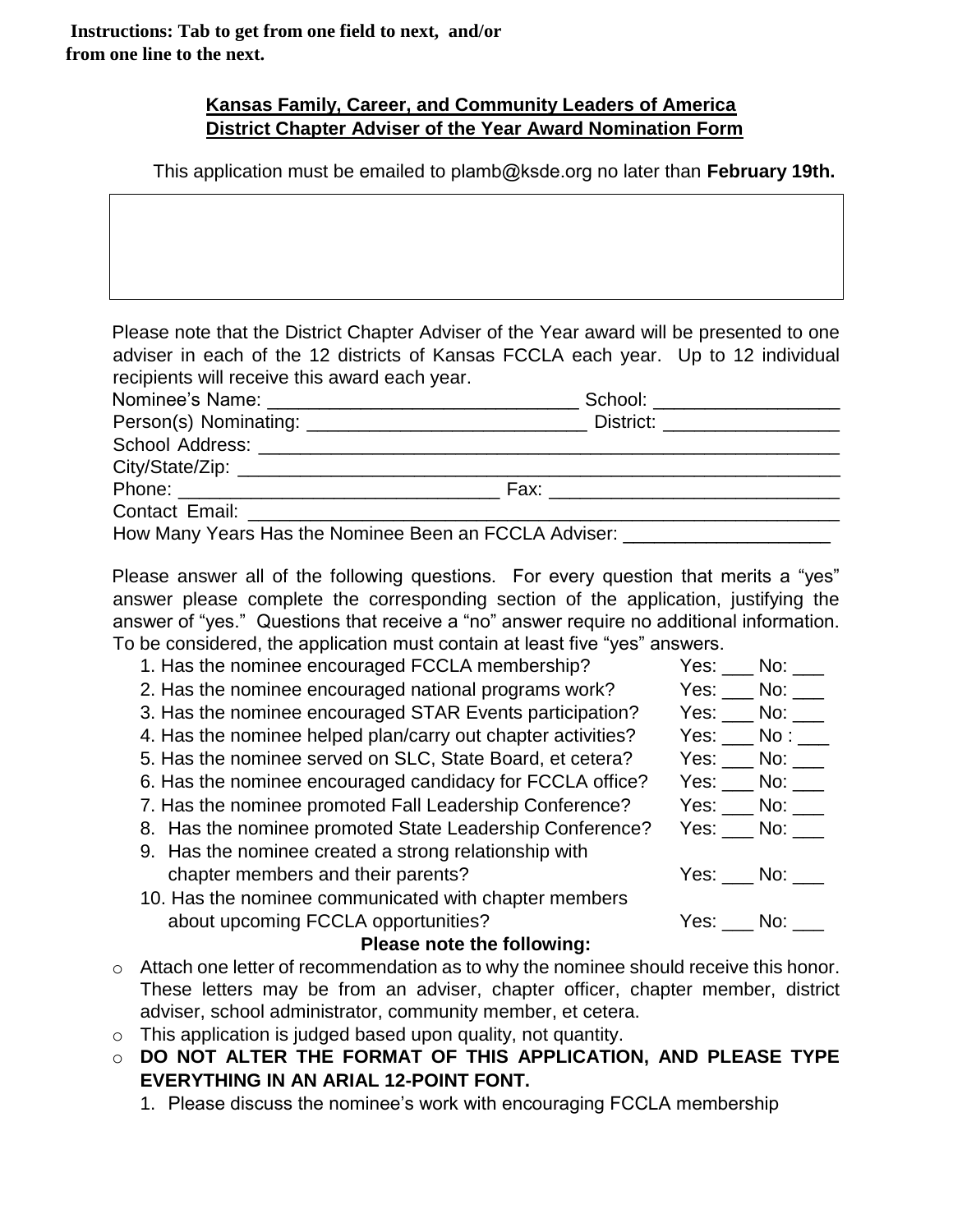2. Please discuss the nominee's work with promoting national programs work

3. Please discuss the nominee's work with encouraging STAR Events participation

4. Please discuss the nominee's work with planning/carrying out chapter activities

- 5. Please discuss the nominee's work with SLC, State Board, etc.
- 6. Please discuss the nominee's work with encouraging FCCLA office candidacy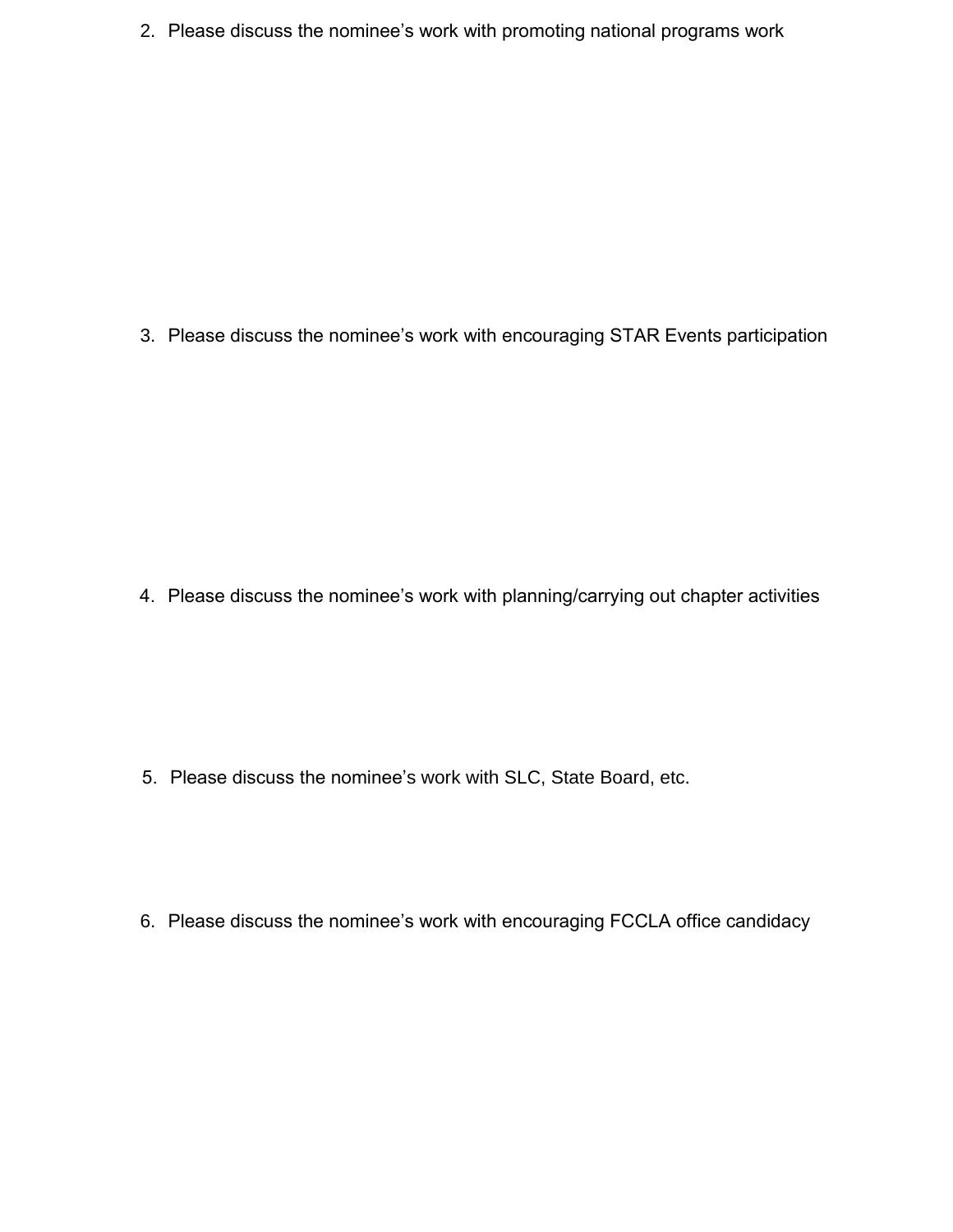7. Please discuss the nominee's work with promoting Fall Leadership Conference.

8. Please discuss the nominee's work with promoting State Leadership Conference.

9. Please discuss the relationship between the nominee, her students, and their parents.

10.Please discuss how the nominee communicated with students and kept them updated and informed.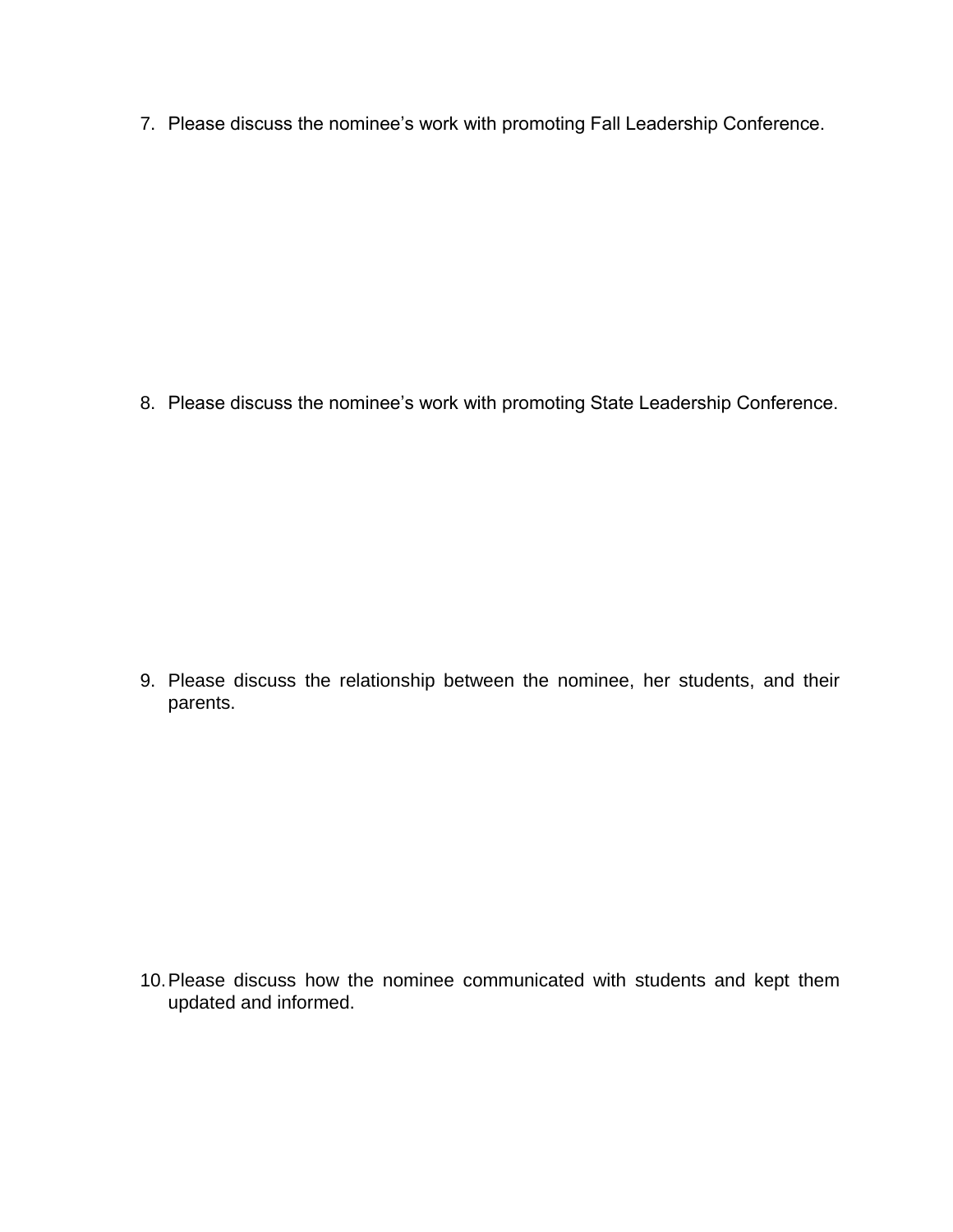## **Kansas Family, Career, and Community Leaders of America District Chapter Adviser of the Year Award Scorecard**

Please note that this scorecard should be mailed in with the completed application, but that it should not be altered or filled out in any way prior to it being mailed out. This scorecard is for evaluation committee use only! In addition, please note that this scorecard will be returned in its completed form to the address included on the first page of the application after the application has been evaluated, regardless of the nominee's status in rank or receipt of the award. Finally, please note that the grading scale used on this application will be one in which a "10" is the highest rank possible for any completed section of the application, a "1" the lowest, and all sections left incomplete will receive a ranking of "N/A."

| Name of Candidate: |  |
|--------------------|--|
| School:            |  |

| <b>Criteria</b>                          | 10 | 8 | 6 | 5 | 3 |  |
|------------------------------------------|----|---|---|---|---|--|
| Encourage Membership                     |    |   |   |   |   |  |
| <b>National Programs</b>                 |    |   |   |   |   |  |
| <b>STAR Events</b>                       |    |   |   |   |   |  |
| <b>Plan/Carry Out Chapter Activities</b> |    |   |   |   |   |  |